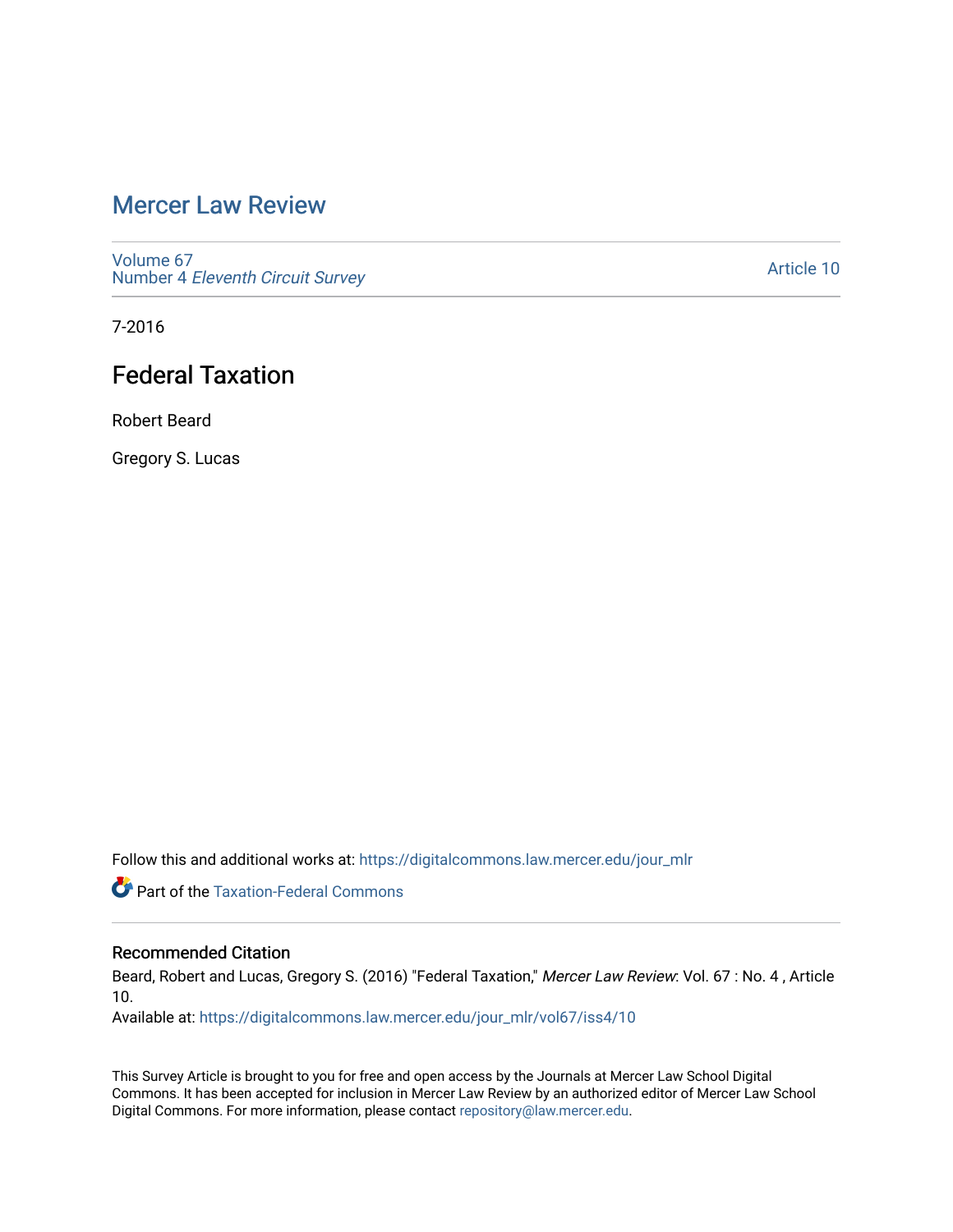# **Federal Income Taxation**

# **by Robert Beard\* and Gregory S. Lucas\*\***

#### I. INTRODUCTION

In the year **2015,** the federal courts in the United States Court of Appeals for Eleventh Circuit's appellate jurisdiction addressed an issue of first impression involving tax credits for research expenditures, interpreted new Supreme Court precedent on the enforcement of summonses issued **by** the Internal Revenue Service (IRS), and applied state law doctrines of transferee liability in the context of "Midco" tax shelters. This Article surveys those decisions.'

## *II. GEOSYNTEC CONSULTANTS, INC. V. UNITED STATES*

In Geosyntec Consultants, Inc. v. United States,<sup>2</sup> the United States Court of Appeals for the Eleventh Circuit addressed a question of first impression in the Circuit about a taxpayer's entitlement to research tax credits under **§** 41 of the Internal Revenue Code (Code).' Adopting the approach of the United States Court of Appeals for the Federal Circuit in *Fairchild Industries, Inc. v. United States,* the Eleventh Circuit held that a taxpayer may only claim the research tax credit if the taxpayer bears the economic risk when the research fails to yield the desired

**<sup>\*</sup>** Senior Associate in the firm of King **&** Spalding LLP, Atlanta, Georgia. Yale University (B.A., 2004); Georgetown University Law Center **(J.D., 2007);** University of Florida Frederic **G.** Levin College of Law (LL.M., 2011). Member, State Bar of Georgia.

**<sup>\*\*</sup>** Associate in the firm of King **&** Spalding LLP, Atlanta, Georgia. University of Georgia (A.B., 2000); University of Chicago (M.A., 2004); University of Chicago **(J.D., 2013).** Member, State Bar of Georgia.

**<sup>1.</sup>** For an analysis of federal taxation cases decided during the prior survey period, see Robert Beard, *Federal Taxation, Eleventh Circuit Survey, 66* MERCER L. REV. **1035** (2014).

<sup>2.</sup> **776 F.3d 1330** (11th Cir. **2015).**

**<sup>3.</sup>** I.R.C. **§** 41 (2012). Unless otherwise indicated, all "section" references are to the Code, as amended.

<sup>4.</sup> **71 F.3d 868** (Fed. Cir. **1995),** *modified* (Feb. **23, 1996).**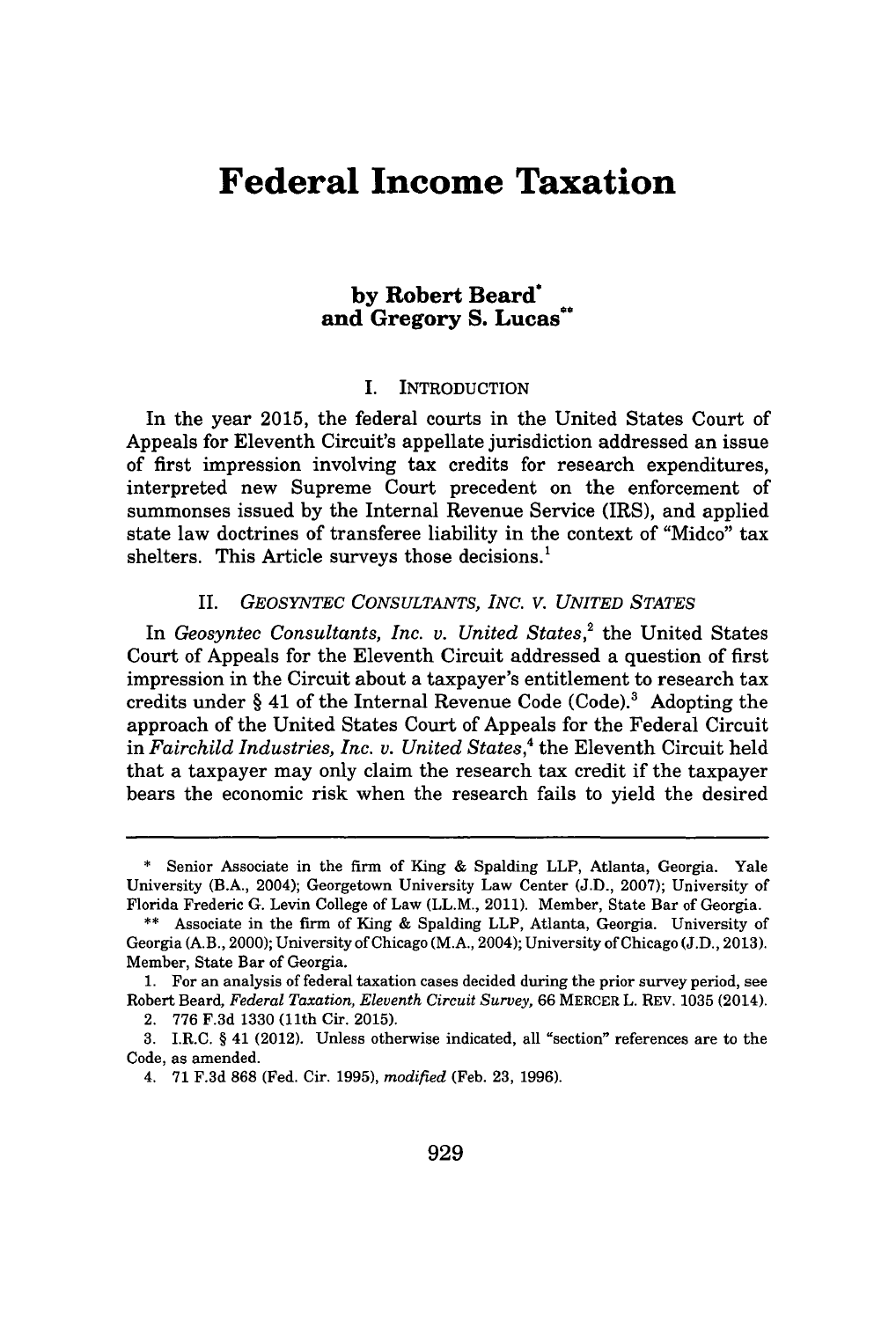outcome.' If the taxpayer stands to be recompensed for its research even in the event of such failure, it may not claim the credit. $<sup>6</sup>$ </sup>

#### *A. Background*

First introduced as part of the Economic Recovery Tax Act of **1981,'** the research tax credit of *§* 41 provides a twenty-percent tax deduction for certain "qualified research expenses."<sup>8</sup> The credit is available both for expenses incurred on in-house research and for a portion of expenses paid to third parties for "contract research."' To be "qualified research," the research expenses must meet three criteria.<sup>10</sup> First, the expenses must qualify as expenses under  $\S 174$ ,<sup>11</sup> which means they must have been incurred within the taxable year.<sup>12</sup> Further, "qualified research" must be "undertaken for the purpose of discovering information-(i) which is technological in nature, and (ii) the application of which is intended to be useful in the development of a new or improved business component of the taxpayer."<sup>13</sup> Finally, "substantially all of the activities" of the research must "constitute elements of a process of experimentation" for the purposes of functional innovation or improvement, performance, or reliability or quality.<sup>14</sup>

**A** taxpayer may not claim a credit for otherwise-qualifying research if the research is "funded **by** any grant, contract, or otherwise **by** another person (or governmental entity). $n_{15}$  The Treasury Regulations clarify that an expense only qualifies for the research tax credit if the taxpayer "bear[s] the expense even if the research is not successful."<sup>16</sup> To determine the extent to which research is funded **by** another person, Treasury Regulation *§* 1.41-4A(d)" provides that "[a]mounts payable under any agreement that are contingent on the success of the research and thus considered to be paid for the product or result of the research

- 8. I.R.C.  $\S$ § 41(a), (b)(1).
- **9.** I.R.C. **§** 41(b)(1).
- **10.** I.R.C. **§** 41(d)(1).
- **11.** I.R.C. **§** 174 (2012).
- 12. I.R.C. **§** 41(d)(1)(A); *see also* I.R.C. **§** 174(a)(1).
- **13.** I.R.C. **§** 41(d)(1)(B).
- 14. I.R.C. **§§** 41(d)(1)(C), **41(d)(3)(A).**

**15.** Treas. Reg. **§** 1.41-4(c)(9) **(2015)** ("Qualified research does not include any research to the extent funded **by** any grant, contract, or otherwise **by** another person (or governmental entity).").

- **16.** Treas. Reg. **§** 1.41-2(e)(2)(iii) **(2015).**
- **17.** Treas. Reg. **§** 1.41-4A(d) **(2015).**

**<sup>5.</sup>** *Geosyntec Consultants,* **776 F.3d** at **1335-36.**

*<sup>6.</sup> Id. at* **1336.**

**<sup>7.</sup>** Pub. L. No. **97-34, 95** Stat. **172 (1981).**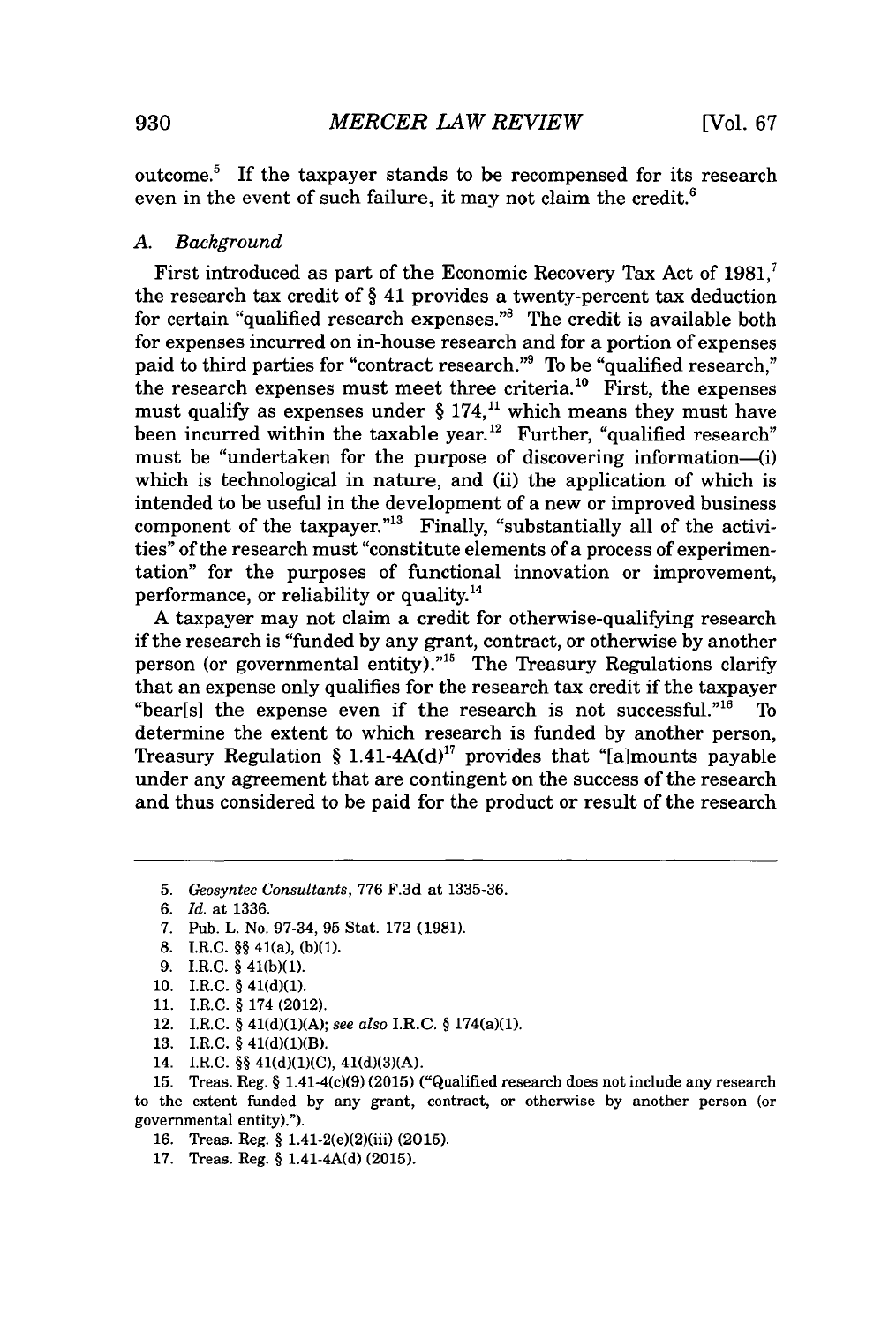(see  $\S$  1.41-2(e)(2)) are not treated as funding.<sup>"18</sup> Likewise, "[a]n expense is paid or incurred for the performance of qualified research only to the extent that it is paid or incurred pursuant to an agreement that . . . [r]equires the taxpayer to bear the expense even if the research is not successful."<sup>19</sup> Therefore, "[i]f an expense is paid or incurred pursuant to an agreement under which payment is contingent on the success of the research, then the expense is considered paid for the product or result rather than the performance of the research, and the payment is not a [qualified] research expense . . . .<sup>"20</sup>

In *Fairchild Industries,* the Federal Circuit summarized the *§* 41 rules on entitlement to the tax credit when the research is performed pursuant to a contract with another party:

The regulations contain "mirror image" rules for determining when the customer for the research, rather than the researcher, is entitled to claim the tax credit. In accordance with Treasury Regulation **§** 1.41-  $2(e)(2)$  the contractual arrangement is the factor that determines who is entitled to the tax benefit, for the customer may claim the credit only if the agreement requires the customer to pay for the research even if it is unsuccessful. **If,** however, the customer need not pay unless the research is successful, the customer has "paid for the product or result rather than the performance of the research" and can not claim the tax credit because it has assumed no risk. Thus, the regulations implement allocation of the tax credit to the person that bears the financial risk of failure of the research to produce the desired product or  $result.<sup>21</sup>$ 

The court in *Fairchild Industries* applied the above rule to a fixedprice incentive contract under which the taxpayer, Fairchild Industries, Inc. (Fairchild), would design and produce a training aircraft for the Air Force.<sup>22</sup> The taxpayer's dispute with the IRS centered on whether expenses incurred **by** Fairchild in producing prototype aircraft were borne **by** Fairchild (and therefore eligible for the research tax credit) or whether the Air Force's payments under its contract with Fairchild should be treated as reimbursements of those expenses. $^{23}$ 

**23.** *Id.* at **872.**

**<sup>18.</sup>** *Id.* Although, on its own terms, Treasury Regulation *§* 1.41-4A only applies to "[q]ualified research for taxable years beginning before January **1, 1986,"** *id.,* Treasury Regulation *§* 1.41-4(c)(9) incorporates **by** reference Treasury Regulation *§* 1.41-4A(d). *See* Treas. Reg. *§* 1.41-4(1)(9) **(2015).**

**<sup>19.</sup>** Treas. Reg. *§* 1.41-2(e)(2)(iii).

<sup>20.</sup> Treas. Reg. *§* 1.41-2(e) **(2015).**

<sup>21.</sup> **71 F.3d** at **870** (quoting Treas. Reg. *§* 1.41-2(e)(2)) (internal citations omitted).

<sup>22.</sup> *Id.*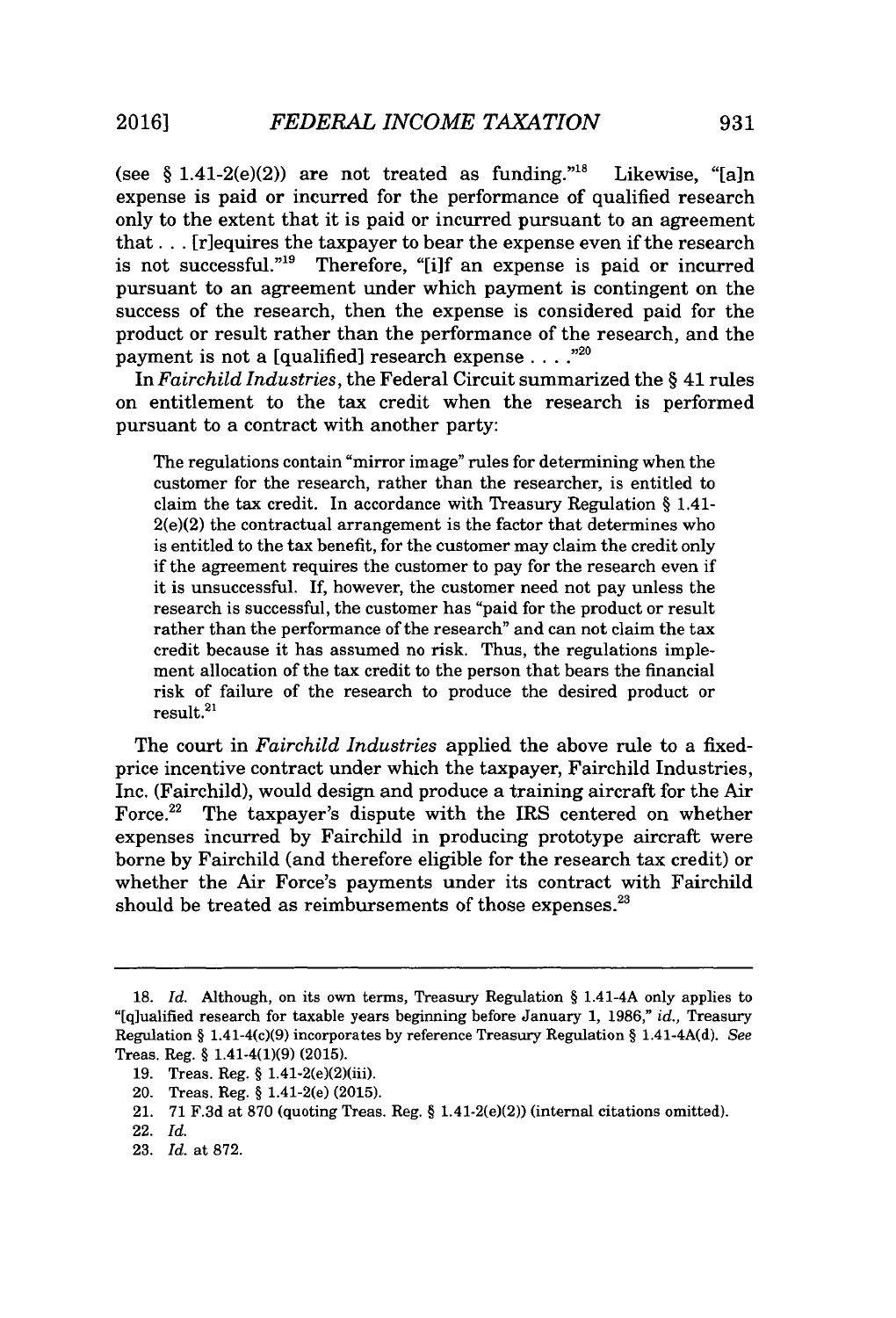The United States Court of Federal Claims held Fairchild was not the at-risk party for the failure of the research because it received advances and progress payments during the course of the contract. $^{24}$  The United States Court of Appeals for the Federal Circuit, however, reversed.<sup>25</sup> Because the contract was clear that Fairchild could only keep the progress payments if the research was successful, Fairchild bore the burden of failure.  $26$  The fact that the Air Force's advances financed the research was not determinative because Fairchild would have had to reimburse the Air Force in the case of failure. Under these facts, the research was funded **by** Fairchild within the meaning of *§* 41.27

#### *B. The Geosyntec* Opinion

*In Geosyntec Consultants,* the Eleventh Circuit applied the holding of *Fairchild Industries.28* The taxpayer, Geosyntec Consultants, Inc. (Geosyntec), was an environmental consulting and engineering firm that carried out research activities pursuant to hundreds of different contracts with clients. Mercifully, the parties were able to identify six representative contracts for detailed review **by** the court. Some of the contracts were fixed-price contracts, pursuant to which Geosyntec was paid an agreed price for a specified scope of work. The district court found, and the IRS ultimately conceded, expenses incurred pursuant to these agreements constituted qualifying research expenses. Three of the contracts were "capped contracts," under which Geosyntec would be reimbursed for labor costs and expenses actually incurred, plus a markup, subject to a maximum price cap. As in *Fairchild Industries,* the question was whether the research performed pursuant to these capped contracts was "funded" **by** a third party within the meaning of *§* 41. The district court found that capped-contract research was funded **by** the client and therefore was not eligible for the research tax credit. The taxpayer appealed with respect to two of the capped contracts.<sup>29</sup>

The Eleventh Circuit first summarized the two contracts Geosyntec presented on the appeal.<sup>30</sup> Under the "Cherry Island Contract." Under the "Cherry Island Contract," Geosyntec was to design and engineer the expansion of the Cherry Island Landfill. Geosyntec's total payments under the Cherry Island Contract were capped at approximately **\$10** million, and payments for

<sup>24.</sup> *Id.* at **872-73. 25.** *Id.* at **874. 26.** *Id.* at **873. 27.** *Id.* **28. 776 F.3d** at **1332. 29.** *Id.* at **1332-33. 30.** *Id.* at **1336, 1337.**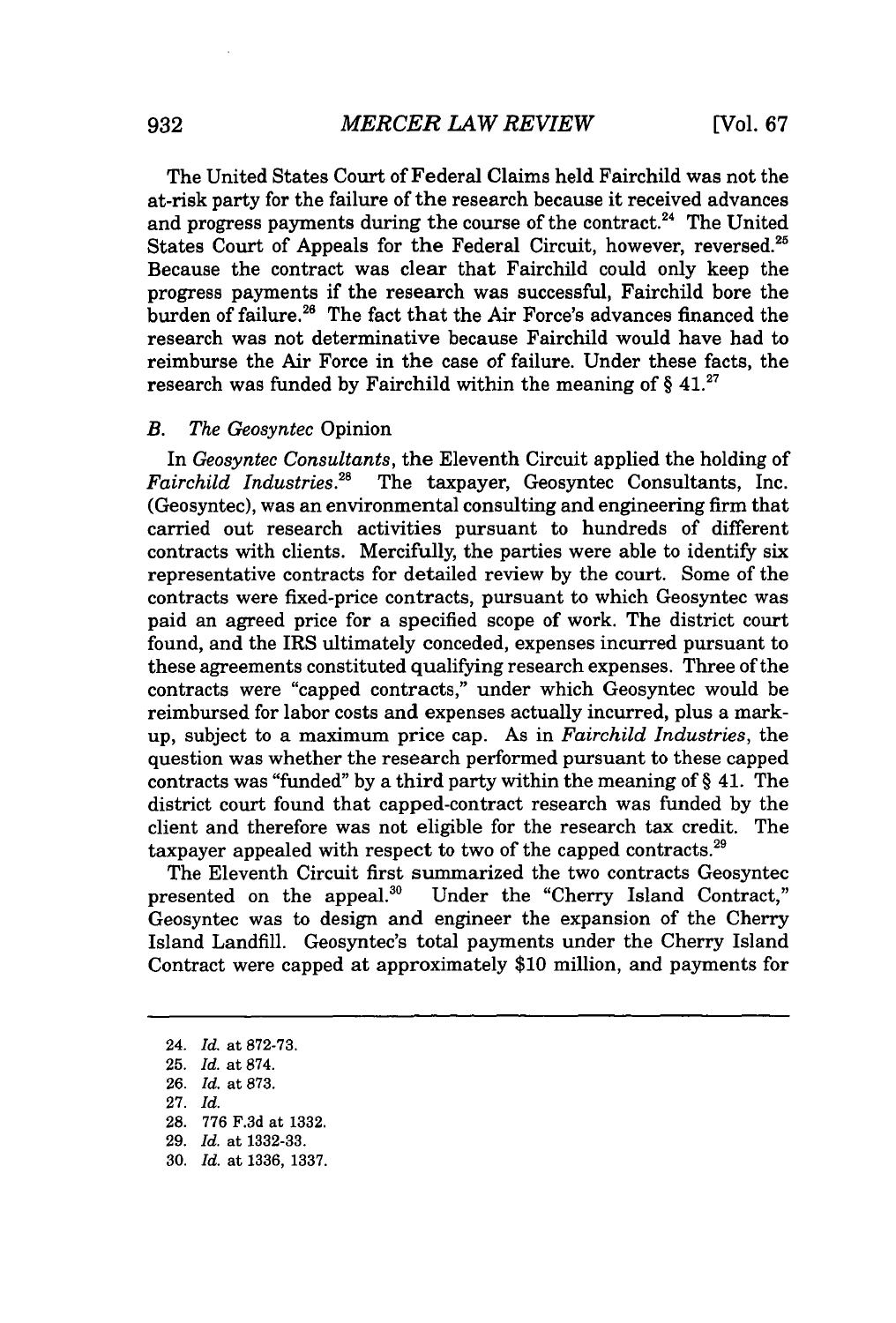different aspects of the project were subject to additional, separate caps. Geosyntec received monthly payments based on its incurred costs.<sup>31</sup>

Under the second contract, the "WM Contract," Geosyntec was to "evaluate technology for remediating groundwater beneath a warehouse in Niagara, New York" for Waste Management, Inc  $(WM)^{32}$  The contract required Geosyntec to **"(1)** perform laboratory bench tests to evaluate the feasibility and performance of enhanced in situ bioremediation **(EISB)** for groundwater cleanup and (2) prepare a report describing its methodology, tabulating the results, interpreting the data collected, and discussing site conditions and potential pilot-test designs." $33$  The WM Contract was capped at approximately \$19,000. $34$  The WM WM Contract was capped at approximately  $$19,000.<sup>34</sup>$ Contract, like the Cherry Island Contract, required Geosyntec to submit monthly invoices for which it would be reimbursed "upon proper performance of each task at fixed unit prices as set forth in Geosyntec's estimated budget."<sup>35</sup> The WM Contract provided for some modifications of the fixed unit prices as well as of the tasks Geosyntec was required to perform.<sup>36</sup>

In evaluating these agreements, the Eleventh Circuit applied the reasoning of *Fairchild Industries:*

If Geosyntec was entitled to payment under both or either contract regardless of the success of its research, it is *not* eligible to claim the research tax credit; conversely, if payment to Geosyntec under both or either contract was contingent on Geosyntec's successful research or development of a product or process, Geosyntec is eligible to claim the research tax credit.<sup>37</sup>

Relying on a comparison with the fixed-price incentive contract in *Fairchild Industries,* the Eleventh Circuit ultimately determined both contracts were "funded" within the meaning of  $\S 41$ <sup>38</sup>. The court first rejected Geosyntec's argument that, because its compensation under the contracts was capped and its billing was tied to its costs, "it ran the risk of not receiving the full ceiling price or, conversely, of exceeding its own budget<sup>"39</sup> This, the court noted was the wrong sense of "risk" for § 41 purposes: "[clost-of-performance is not the financial risk with which we

**39.** *Id.*

**<sup>31.</sup>** *Id.* at **1333, 1336, 1337.**

**<sup>32.</sup>** *Id.* at **1333.**

**<sup>33.</sup>** *Id.* at **1337-38.**

<sup>34.</sup> *Id.* at **1338.**

**<sup>35.</sup>** *Id.* (internal quotation marks omitted).

**<sup>36.</sup>** *Id.*

**<sup>37.</sup>** *Id.*

**<sup>38.</sup>** *Id.* at **1339.**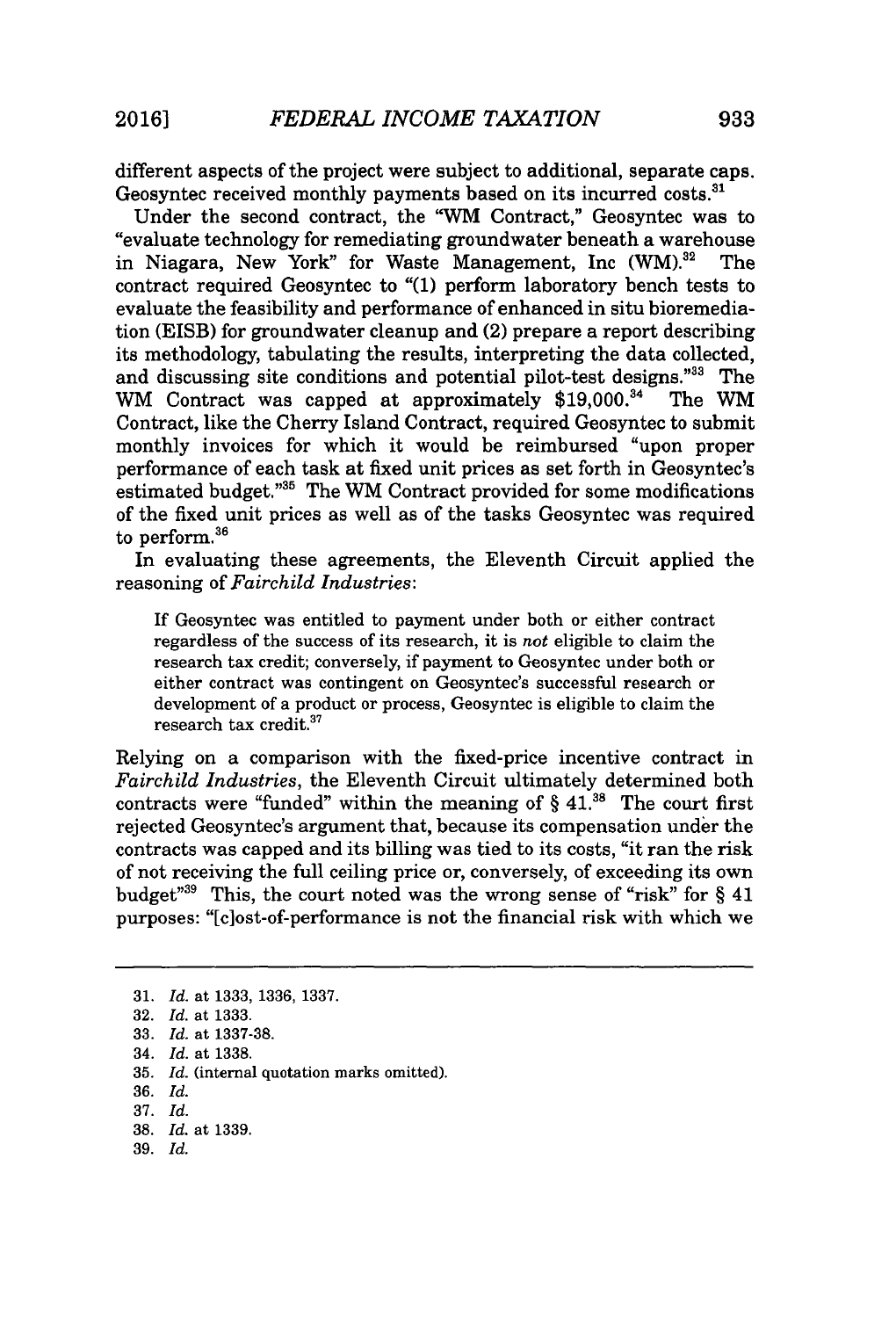are concerned because 'the only issue is whether payment was contingent on the success of the research'-that is, the financial risk of failure." $40$  The court further noted on this point that, under certain circumstances, additional compensation would be available to Geosyntec under the contracts. $41$ 

The court next pointed out "neither the Cherry Island Contract nor the WM Contract expressly made [payment] to Geosyntec contingent on the success of Geosyntec's research."<sup>42</sup> In other words, Geosyntec would be paid for the research work carried out under the contracts even if the result of the research was unfavorable to the client.<sup>43</sup> This payment scheme seems to have been the key factor distinguishing *Geosyntec* from *Fairchild Industries.* If Fairchild had been unable to produce an aircraft satisfying the Air Force's requirements due to an unexpected technical or scientific hurdle, it would have received no payment under its contract. **By** contrast, Geosyntec would have been paid even if its research produced an unfavorable result.

Geosyntec argued its payments under these contracts were subject to certain conditions, namely quality standards relating to the performance of its services.<sup>44</sup> The court dismissed this argument, emphasizing the distinction between "proper performance" and "successful performance."<sup>45</sup> The court summarized:

Geosyntec was entitled to payment under both the Cherry Island Contract and the WM Contract regardless of success. Both DSWA and WM contracted with Geosyntec to reimburse Geosyntec for labor and costs for pre-defined tasks at pre-defined rates. Neither the Cherry Island Contract nor the WM Contract provided that DSWA or WM was obligated to reimburse Geosyntec only if Geosyntec produced results that met the contracts' specifications. Similarly, Geosyntec was not entitled to payment only for work product delivered to and accepted **by** its clients. Because payment to Geosyntec was not contingent on the success of its research, Geosyntec did not bear the financial risk of its own failure, and the two capped contracts were funded **by** Geosyntec's clients.<sup>46</sup>

<sup>40.</sup> *Id.*

<sup>41.</sup> *Id.* at 1339-40.

<sup>42.</sup> *Id.* at 1340.

<sup>43.</sup> *Id.* at 1341.

*<sup>44.</sup> Id.*

<sup>45.</sup> *Id.*

*<sup>46.</sup> Id.* at 1343 (internal citations, quotation marks, and brackets omitted) (quoting *Fairchild Industries,* **71 F.3d** at **871).**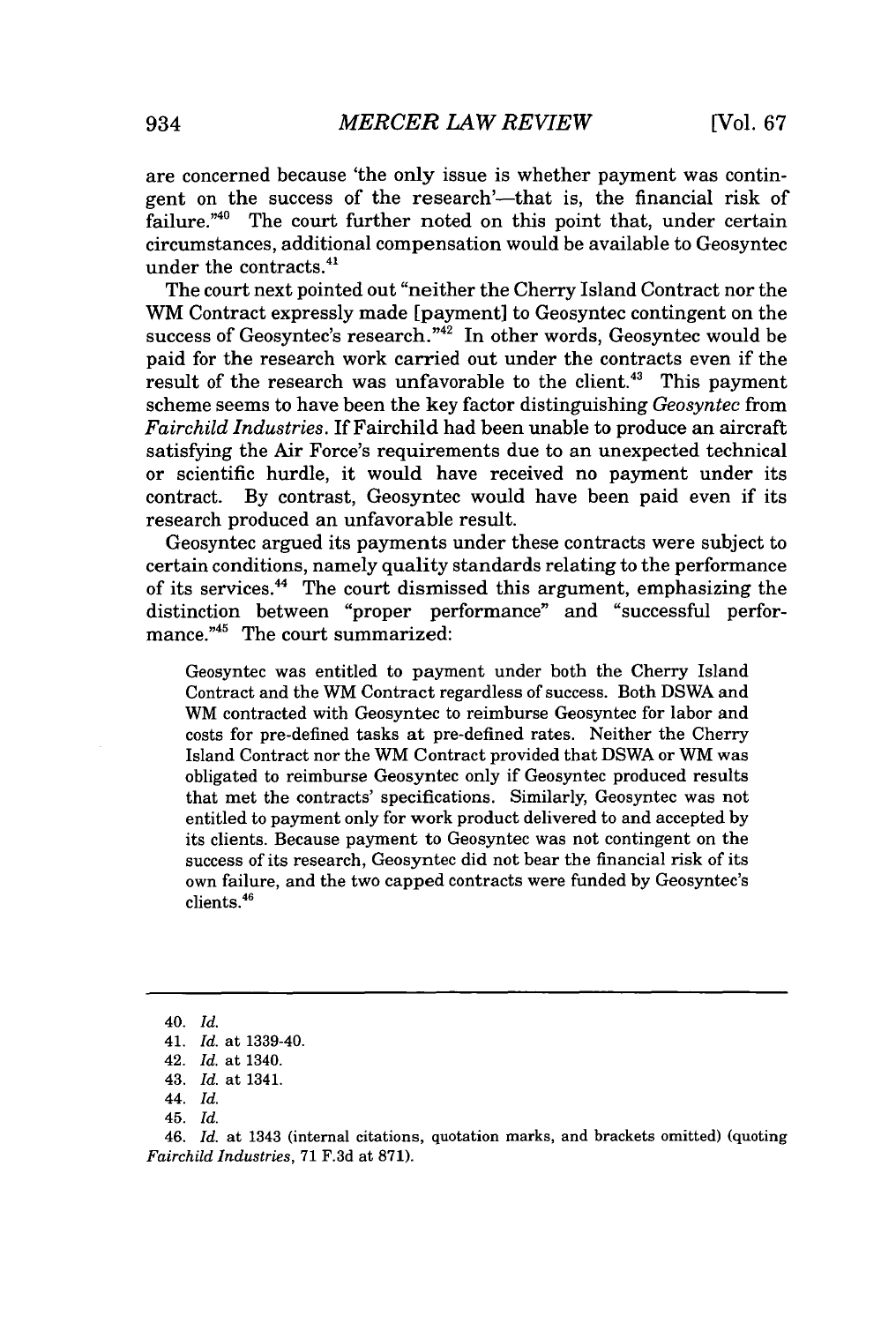Accordingly, no research tax credit was permitted. The Eleventh Circuit's holding is a logical extension of *Fairchild Industries,* and its application of that case to several different economic arrangements is instructive.

## *III. UNITED STATES V. CLARKE*

Pursuant to its investigative authority, the IRS may issue summonses.<sup>47</sup>When the IRS issues a summons, but the summonsed party "neglects or refuses to obey such summons," the IRS may seek judicial enforcement of the summons. $48$  The federal district courts have The federal district courts have jurisdiction to enforce those IRS summons.<sup>49</sup> In a summons enforcement proceeding, it is initially the IRS's burden to make a prima facie showing that "the investigation will be conducted pursuant to a legitimate purpose, that the inquiry may be relevant to the purpose, that the information sought is not already within the Commissioner's possession, and that the administrative steps required **by** the Code have been followed."<sup>50</sup> Once the IRS has met that burden, the party who has been issued the IRS summons "may challenge the summons on any appropriate ground."<sup>51</sup> Courts have generally concluded it is within the district court's discretion to determine whether an evidentiary hearing is warranted when there is such a challenge. However, the Eleventh Circuit was, until recently, bound **by** old Fifth Circuit precedent that held the summonsed party was entitled to "a limited adversary hearing where the taxpayer may question IRS officials concerning the Service's reasons for issuing the summons. $^{52}$ 

A 2015 order<sup>53</sup> from the United States District Court for the Southern District of Florida is the latest episode in the federal courts' attempt to determine whether Dynamo Holdings Limited Partnership (Dynamo) and four individuals associated with it (collectively, the Dynamo Parties) are entitled to an adversary hearing on their allegations the IRS had an improper motive in issuing summonses to them.

**53.** United States v. Clarke, Nos. 11-80456-MC-RYSKAMP/HOPKINS, **11-80457-MC-KLR/JMH,** 11-80459-MC-KLR/JMH, 11-80460-MC-KLR/JMH, 11-80461-MC-KLR/JMH, **2015 U.S.** Dist. LEXIS **33312 (S.D.** Fla. Feb. **18, 2015),** *affd,* No. **15-11663** (11th Cir. Mar. **15, 2016).**

<sup>47.</sup> I.R.C. *§* 7602(a) (2012).

<sup>48.</sup> I.R.C. *§* **7604(b)** (2012).

<sup>49.</sup> I.R.C. *§§* **7402(b),** 7604(a) (2012).

**<sup>50.</sup>** United States v. Powell, **379 U.S.** 48, **57-58** (1964).

**<sup>51.</sup>** Reisman v. Caplin, **375 U.S.** 440, 449 (1964).

**<sup>52.</sup>** United States v. Se. First Nat'l Bank of Miami Springs, **655 F.2d 661, 667** (5th Cir. **1981)** (footnote omitted).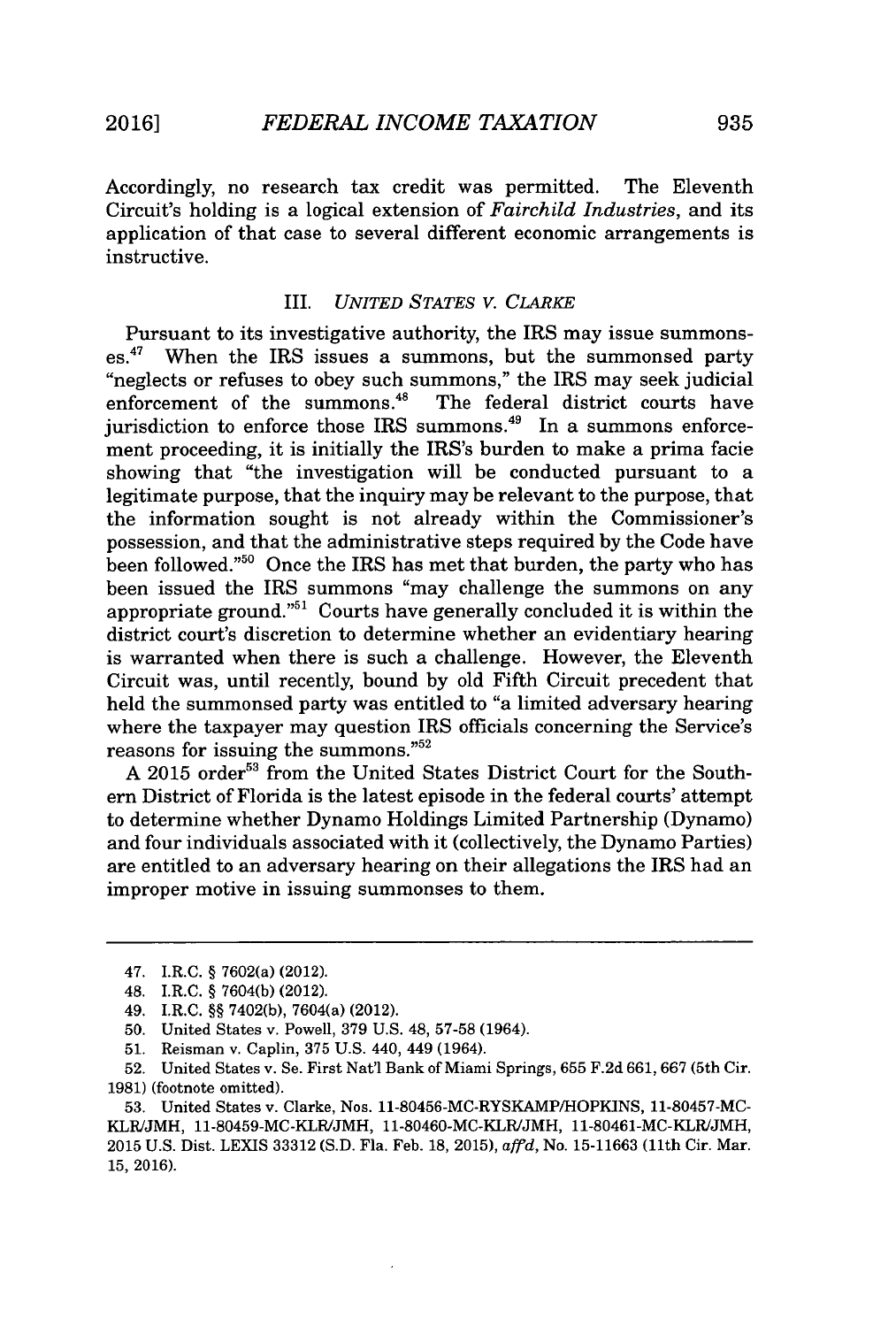# *A. Initial Proceedings in the District Court and Eleventh Circuit*

The *United States v. Clarke*<sup>54</sup> dispute arose from an IRS examination of the large interest deductions Dynamo reported on its tax returns for **2005-2007.55** Dynamo agreed to two one-year extensions of the statute of limitations period but refused to agree to a third in 2010. The IRS issued summonses in September and October 2010 to the Dynamo Parties. The Dynamo Parties refused to comply with the summonses. Notwithstanding the failure to comply with the summonses, the IRS timely issued a Final Partnership Administrative Adjustment that denied some of Dynamo's interest deductions, which Dynamo challenged in the Tax Court in a suit filed in February 2011. Separately from that litigation, the IRS filed suit in the Southern District of Florida in April 2011, seeking to compel the Dynamo Parties to comply with the summonses.<sup>56</sup>

At the district court summons-enforcement proceedings, the IRS submitted affidavits from the investigating agents to make the required showing under *United States v. Powell,"* and the Dynamo Parties responded with various challenges. In particular, the Dynamo Parties argued the circumstantial evidence supported their position that the IRS had issued the summonses as retribution for Dynamo not agreeing to the third extension of the statute of limitations. Those summonses were issued despite the fact that the IRS had not recently requested any information from the Dynamo Parties. The Dynamo Parties further alleged the IRS sought to enforce the summonses in the district court only after Dynamo challenged the IRS's adjustment in the Tax Court as an underhanded way of subverting the Tax Court's discovery rules. The Dynamo Parties moved to depose the IRS agents who had made the affidavits in the hopes of establishing that improper motivations were behind the summonses. The district court denied that request and ordered the Dynamo Parties to comply with the summons.<sup>58</sup>

On appeal, the Eleventh Circuit reversed the district court in a short per curiam opinion.<sup>59</sup> Citing binding Eleventh Circuit precedent that "an allegation of improper purpose is sufficient to trigger a limited adversary hearing where the taxpayer may question IRS officials

<sup>54. 134</sup> **S.** Ct. **2361** (2014).

**<sup>55.</sup>** *Id. at* **2365.**

**<sup>56.</sup>** *Id. at* **2365, 2365-66, 2366.**

**<sup>57. 379</sup> U.S.** 48 (1964).

**<sup>58.</sup>** *Clarke,* 134 **S.** Ct. at **2366.**

**<sup>59.</sup>** United States v. Clarke, **517** F. App'x **689** (11th Cir. **2013).**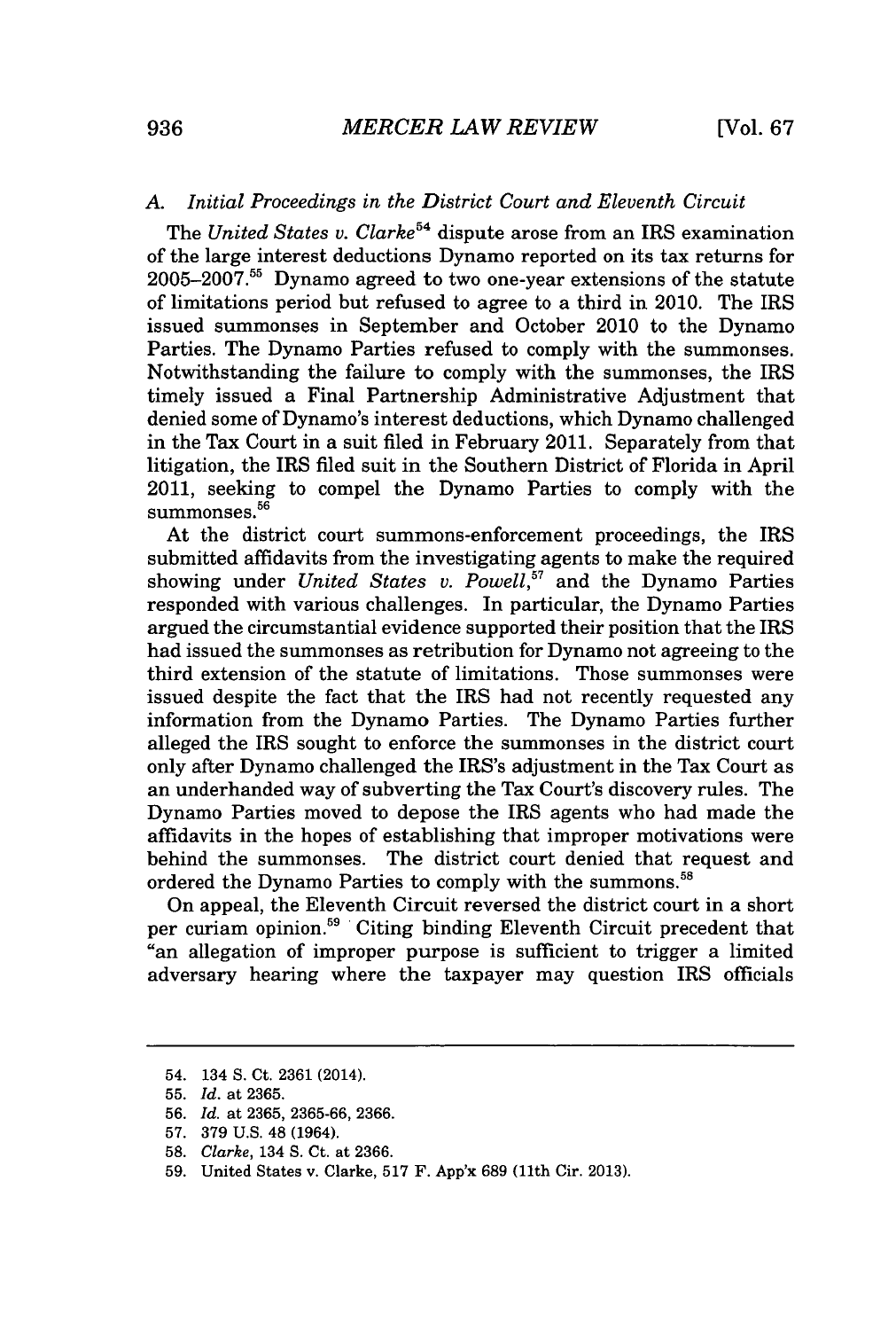concerning the Service's reasons for issuing the summons, $^{060}$  the court held that the Dynamo Parties were "entitled to a hearing to explore their allegation of an improper purpose."<sup>61</sup> The reasoning behind that rule, the court explained, was that "requiring the taxpayer to provide factual support for an allegation of an improper purpose, without giving the taxpayer a meaningful opportunity to obtain such facts, saddles the taxpayer with an unreasonable circular burden, creating an impermissible 'Catch 22.'"<sup>62</sup> Thus, the court remanded so the Dynamo Parties could question the IRS agents about any improper motive in issuing and seeking to enforce the summonses.<sup>63</sup>

The United States then filed a certiorari petition with the United States Supreme Court, which was granted.<sup>64</sup>

## *B. The Supreme Court Vacates and Remands*

Noting that "[elvery other Court of Appeals has rejected the Eleventh Circuit's view that a bare allegation of improper motive entitles a person objecting to an IRS summons to examine the responsible officials," the Supreme Court vacated and remanded the case.<sup>65</sup>

In a unanimous opinion authored **by** Justice Kagan, the Court explained that although summons proceedings are adversarial rather than ex parte, they are nonetheless "summary in nature."<sup>66</sup> In the tax context, the summons "is a crucial backstop in a tax system based on self-reporting."<sup>67</sup> Thus, it is sensible "that courts may ask only whether the IRS issued a summons in good faith, and must eschew any broader role of 'oversee[ing] the [IRS's] determinations to investigate.'"<sup>68</sup> The Court set out the applicable rule:

As part of the adversarial process concerning a summons's validity, the taxpayer is entitled to examine an IRS agent when he can point to specific facts or circumstances plausibly raising an inference of bad faith. Naked allegations of improper purpose are not enough: The taxpayer must offer some credible evidence supporting his charge. But circumstantial evidence can suffice to meet that burden; after all, direct evidence of another person's bad faith, at this threshold stage, will

**<sup>60.</sup>** *Id.* at **691** (quoting *Se. First Nat'l Bank of Miami Springs,* **655 F.2d** at **667).**

**<sup>61.</sup>** *Id.*

**<sup>62.</sup>** *Id.*

**<sup>63.</sup>** *Id.*

<sup>64.</sup> United States v. Clarke, 134 **S.** Ct. **895** (2014).

**<sup>65.</sup>** Clarke, *134* **S.** Ct. at **2367.**

**<sup>66.</sup>** *Id.* (quoting United States v. Stuart, 489 **U.S. 353, 369 (1989)).**

**<sup>67.</sup>** *Id.*

**<sup>68.</sup>** *Id.* (quoting *Powell,* **379 U.S.** at **56).**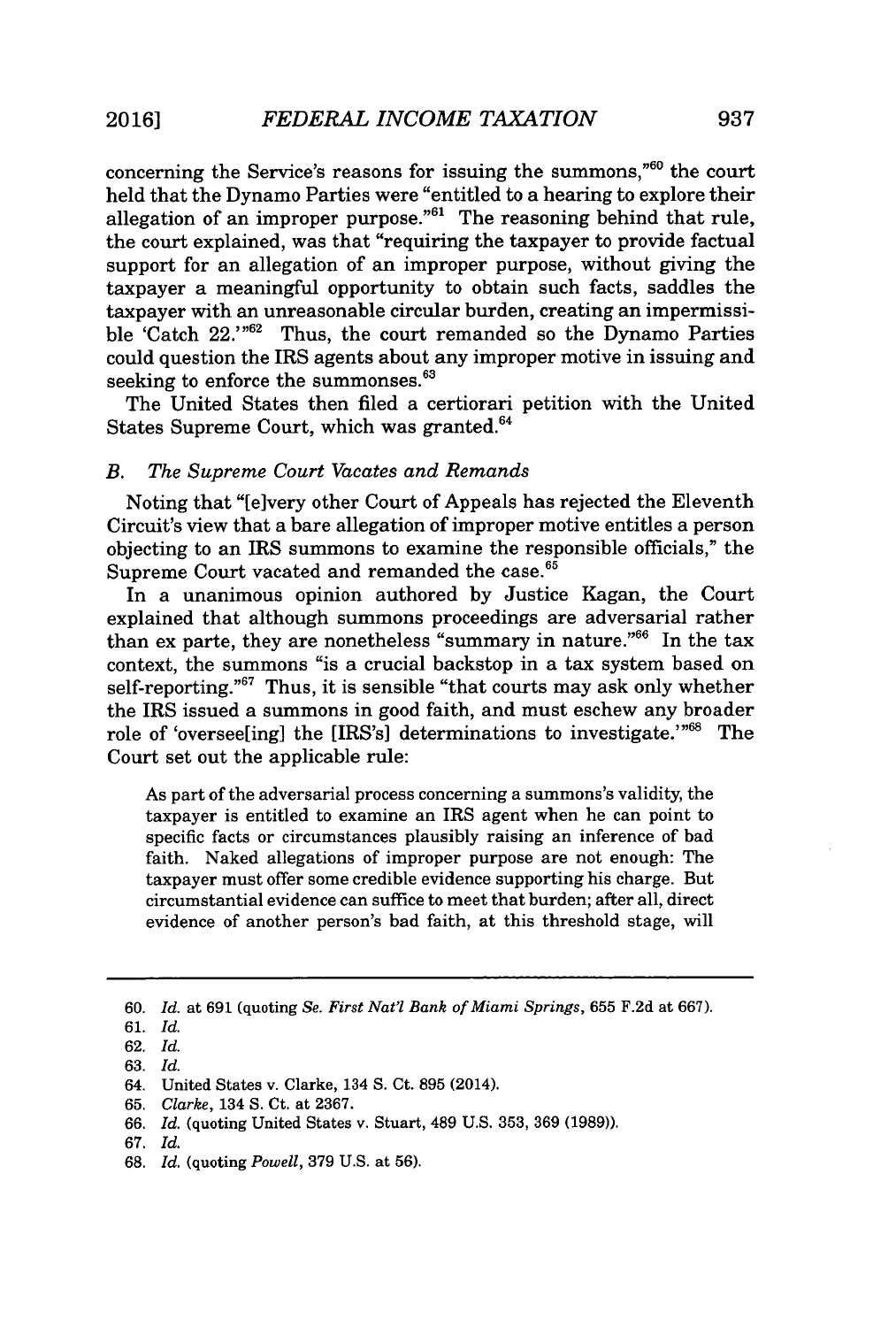rarely if ever be available. And although bare assertion or conjecture is not enough, neither is a fleshed out case demanded: The taxpayer need only make a showing of facts that give rise to a plausible inference of improper motive. That standard will ensure inquiry where the facts and circumstances make inquiry appropriate, without turning every summons dispute into a fishing expedition for official wrongdo $in \sigma$ .<sup>69</sup>

Because the Eleventh Circuit had "viewed even bare allegations of improper purpose as entitling a summons objector to question IRS agents," it applied the incorrect standard.<sup>70</sup> Rather than that incorrect categorical rule, the Supreme Court instructed the Eleventh Circuit to determine whether the circumstantial evidence produced **by** the Dynamo Parties raised a plausible inference of bad faith. $71$ 

The Supreme Court mentioned the two theories of improper motive that the Dynamo Parties had put forward but, noting that the legal sufficiency of those theories was beyond the scope of its review. remanded the case to the Eleventh Circuit for further proceedings.<sup>72</sup> The Eleventh Circuit further remanded the case to the district court so that it could apply the Supreme Court's standard.<sup>73</sup>

# *C. Proceedings Upon Remand*

The district court applied the Supreme Court's standard to "determine whether Respondents point to specific facts or circumstances that plausibly raise an inference of improper purpose and to determine whether the improper purposes alleged **by** Respondents are improper as a matter of law."74 The district court did not reach the factual issue because it found the Dynamo Parties' various challenges to the IRS summons failed as a matter of law.<sup>75</sup> First, "[t]hat a secondary use of the requested information may exist **.** . **.** does not render the request for the information improper."<sup>76</sup> Second, the court found "unsupported by any evidence" the allegation the summons were issued to punish Dynamo for not agreeing to the third statute of limitations waiver.<sup>77</sup> It stated that "[i]f information remains to be gathered and the statute of limitation has expired, the IRS has no alternative but to institute a

*<sup>69.</sup> Id.* at **2367-68.**

**<sup>70.</sup>** *Id.* at **2368.**

**<sup>71.</sup>** *Id.*

**<sup>72.</sup>** *Id.* at **2369.**

**<sup>73.</sup>** *See* United States v. Clarke, **573** F. App'x **826, 827-28** (11th Cir. 2014).

<sup>74.</sup> *Clarke,* **2015 U.S.** Dist. LEXIS **33312,** at **\*1.**

**<sup>75.</sup>** *Id.* at **\*7.**

*<sup>76.</sup> Id.* at **\*3.**

**<sup>77.</sup>** *Id.* at \*4.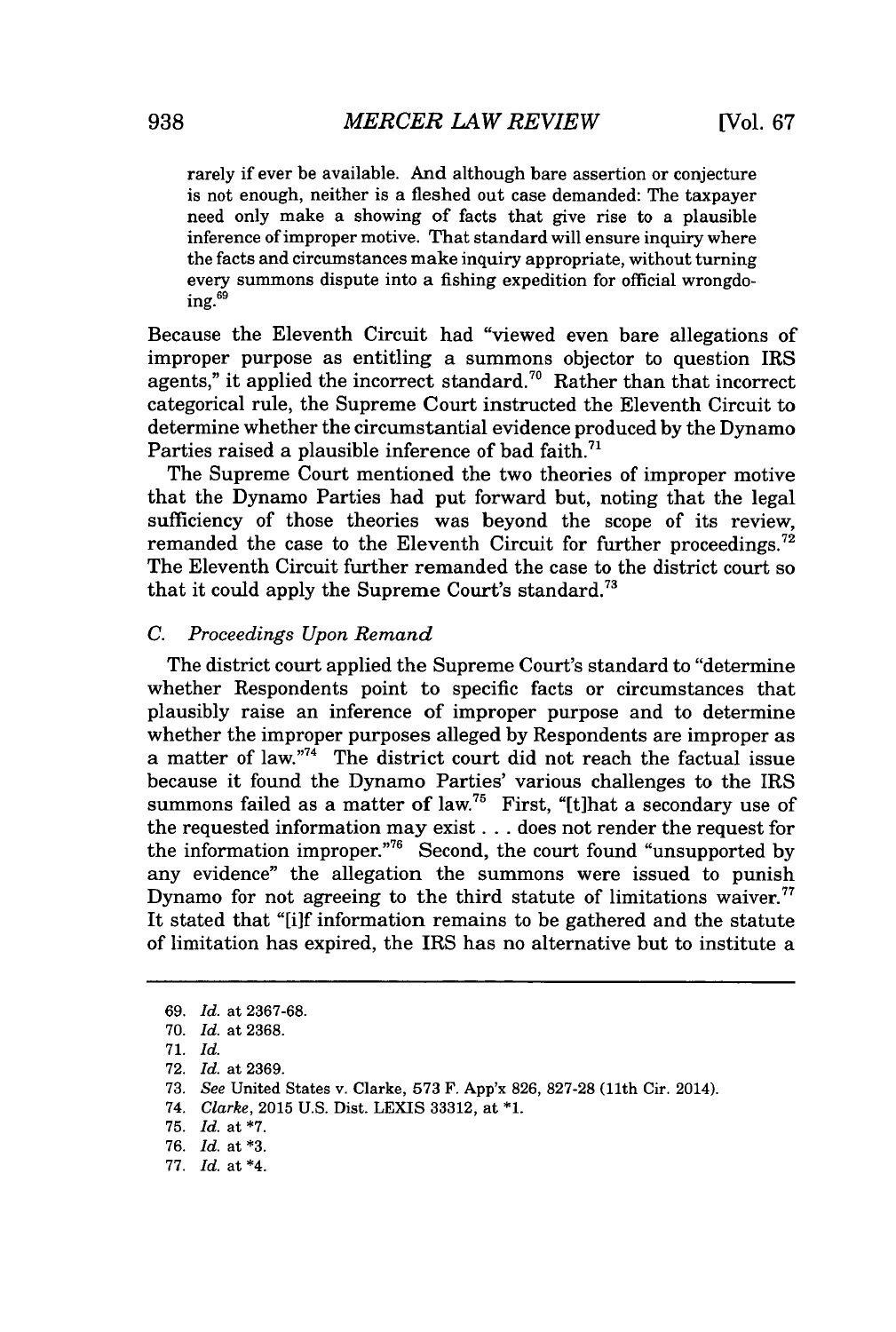formal summons process **."78** Third, the district court rejected the argument that "the Government's power to enforce a summons terminates when a taxpayer petitions the Tax Court because such could allow the Government to obtain more information than it could **by** Tax Court discovery rules."<sup>79</sup> The court explained that " $[$ tlhe validity of a summons is tested at the date of issuance, and events occurring after the date of issuance but prior to enforcement should not affect enforceability."80 The district court further disposed of the Dynamo Parties' argument that comity prevented enforcement of the summons in the district court "because enforcement of the summons is the same proceeding pending before the Tax Court."" Because the Tax Court lacks jurisdiction over summons proceedings, the court noted that the two proceedings were not the same.<sup>82</sup> Finally, the Dynamo Parties' argument that "the issuance of the summons may have violated the intent of the Internal Revenue Manual" was rejected because the Internal Revenue Manual "confers no rights on [taxpayers]."83 With that, the district court ordered that the summonses would be enforced.<sup>84</sup>

With the resolution of the *Clarke* litigation, the Eleventh Circuit has now been brought into line with its sister circuits on the evidentiary standard to apply in summons-enforcement proceedings where the summonsed party seeks to question the IRS examiners.

# IV. **MIDCO** SHELTERS **AND** TRANSFEREE LIABILITY

The third notable area of tax decisions within the Eleventh Circuit involves "Midco" tax shelters and state law doctrines of transferee liability. Two cases, decided in the Tax Court but appealable to the Eleventh Circuit, addressed this issue.

#### *A. Midco ransactions*

**A** Midco transaction is a tax shelter that attempts to circumvent the fundamental tax conflict between buyers and sellers in the sale of a corporate business. $85$  The basic structuring question in such a sale is whether to accomplish the transaction through a sale of the corporation's

**<sup>78.</sup>** *Id.* **79.** *Id. at \*4,* **\*7. 80.** *Id. at \*4.* **81.** *Id. at \*4,* **\*7. 82.** *Id.* **83.** *Id. at* **\*5, \*6.** 84. *Id. at* **\*7. 85.** *See* Diebold Found., Inc. v. Comm'r, **736 F.3d 172, 176 (2d** Cir. **2013).**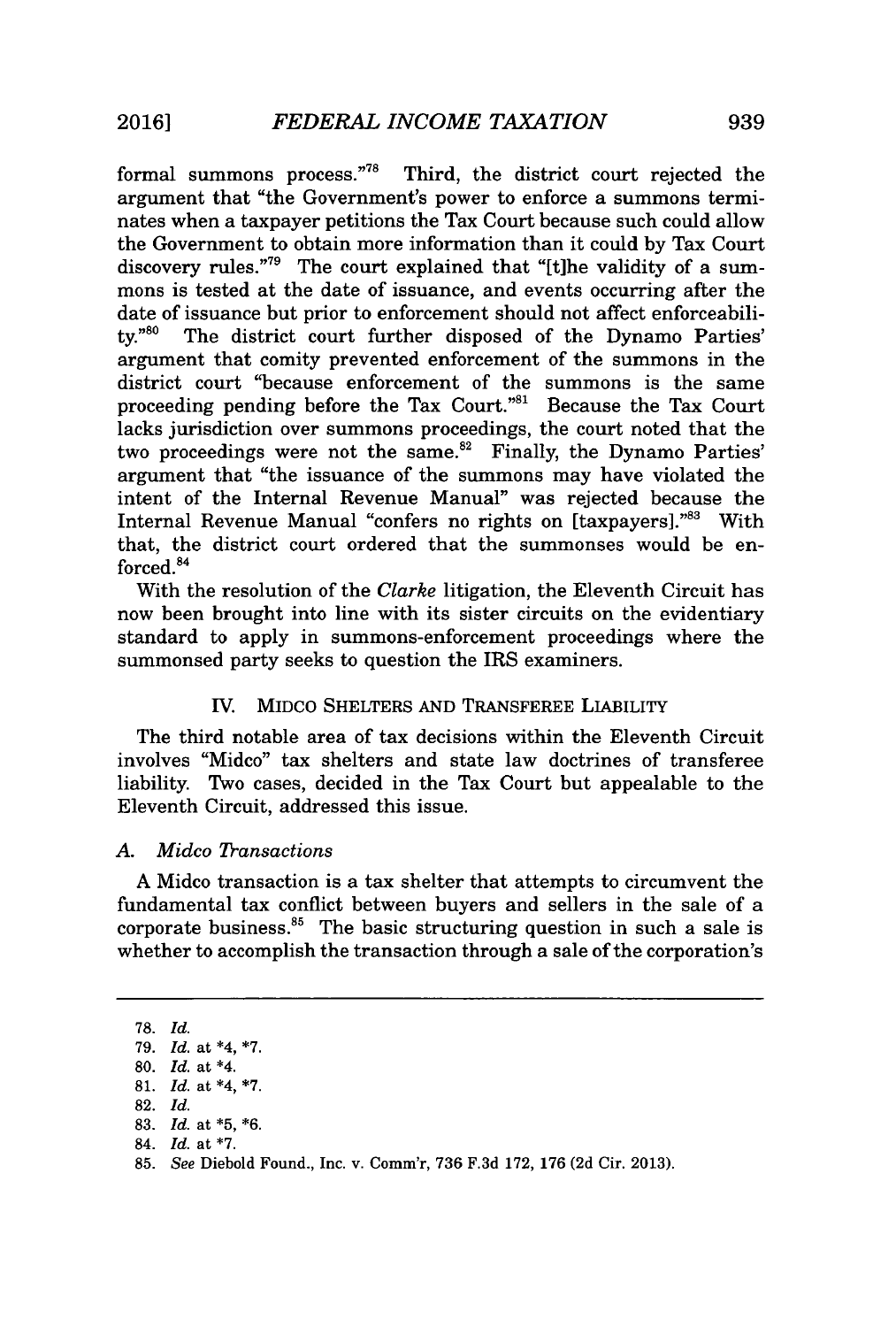stock **by** the shareholders or through a sale of the corporation's assets **by** the corporation itself.<sup>86</sup> When shareholders transfer a corporation through a stock sale, they will recognize gain equal to the difference between their bases in the stock and the purchase price. $57$  The corporation pays no tax since it continues to own all of its assets. $88$ Thus, there is only one layer of taxation in a stock sale. The buyer, however, will inherit the corporation's historic basis in its assets, no matter how much the buyer paid for the corporation's stock. $^{89}$  If the corporation's assets have appreciated in value compared to their tax basis, the buyer will generally not be able to recoup its tax investment through depreciation deductions going forward because corporate stock is not depreciable and the tax basis of any depreciable corporate assets is unaffected **by** the transactions."

For this reason, the buyer may be willing to pay a higher price if it can purchase assets from the corporation and then have the corporation liquidate and distribute the after-tax sales proceeds to the shareholders. This structure gives the buyer a purchase price basis in any depreciable property of the corporation, but it also introduces a second layer of taxation: first on the corporation when it sells the assets, then on the shareholders when the corporation distributes the cash in liquidation. $<sup>91</sup>$ </sup> Thus, the shareholders selling the corporation generally prefer to structure the transaction as a stock sale, rather than an asset sale, but the buyer generally prefers the opposite. $92$ 

The Midco transaction purports to allow both parties to receive their preferred treatment: sellers get a stock sale and buyers get an asset sale." The structure of a Midco tax shelter has been summarized **by** the Second Circuit:

"Midco transactions" or "intermediary transactions" are structured to allow the parties to have it both ways: letting the seller engage in a stock sale and the buyer engage in an asset purchase. In such a transaction, the selling shareholders sell their **C** Corp stock to an

**93.** *Id.*

**<sup>86.</sup>** *See id. at* **175.**

**<sup>87.</sup>** *Got Stock? Cost Basis Rules May Impact Taxes,* FORBES (Jan. **19, 2012,** 12:24 PM), www.forbes.com/sites/kellyphillipserb/2012/01/19/got-stock-cost-basis-rules-may-impact**taxes/#10bdbd7616d6.**

**<sup>88.</sup>** *Diebold,* **736 F.3d** at **175.**

*<sup>89.</sup> Asset Sale vs Stock Sale: What's The Difference?,* ALLIED BUSINESS GROUP, www.alliedbizgroup.com/resources/publications/asset-sale-vs-stock-sale.html (last visited Mar. **1, 2016).**

**<sup>90.</sup>** *Id.*

*<sup>91.</sup> Id.*

**<sup>92.</sup>** *See Diebold,* **736 F.3d** at **175.**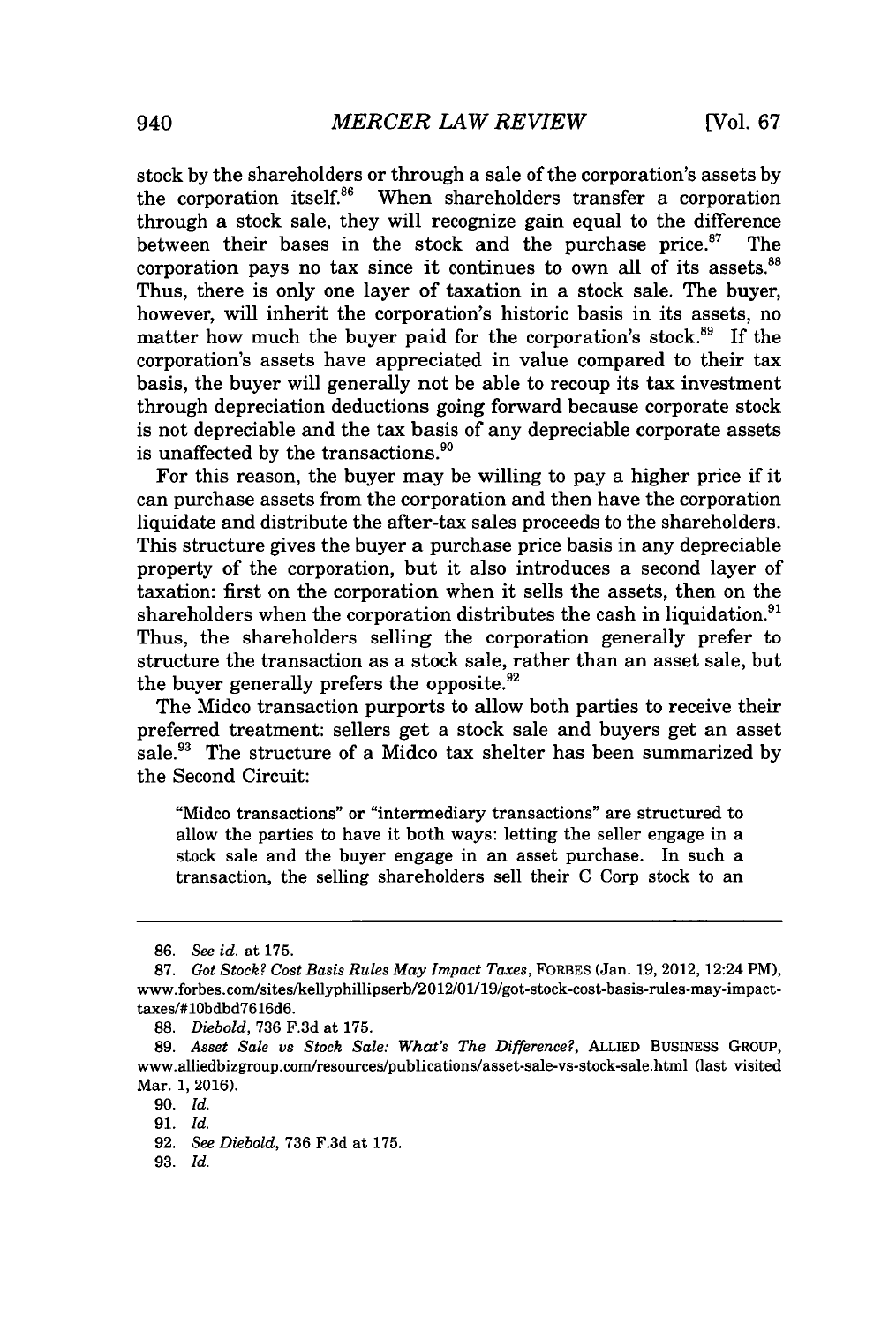intermediary entity (or "Midco") at a purchase price that does not discount for the built-in gain tax liability, as a stock sale to the ultimate purchaser would. The Midco then sells the assets of the **C** Corp to the buyer, who gets a purchase price basis in the assets. The Mideo keeps the difference between the asset sale price and the stock purchase price as its fee. The Midco's willingness to allow both buyer and seller to avoid the tax consequences inherent in holding appreciated assets in a **C** Corp is based on a claimed tax-exempt status or supposed tax attributes, such as losses, that allow it to absorb the built-in gain tax liability. $94$ 

If the IRS successfully challenges the claimed treatment of the Midco transaction, however, it may face additional challenges in collecting the unpaid tax:

If these tax attributes of the Midco prove to be artificial, then the tax liability created **by** the built-in gain on the sold assets still needs to be paid. In many instances, the Midco is a newly formed entity created for the sole purpose of facilitating such a transaction, without other income or assets and thus likely to be judgment-proof. The IRS must then seek payment from the other parties involved in the transaction in order to satisfy the tax liability the transaction was created to avoid.<sup>95</sup>

In a successfully challenged Midco transaction, the primary taxpayer-the transferred corporation-has invariably been liquidated **by** the time the IRS is able to assess a tax against it.<sup>96</sup> The Midco, as noted above, is often judgment-proof. $10^7$  The purchaser of the assets is typically in the position of having purchased assets in good faith for value, so it may be challenging to frame a case for secondary liability against the purchaser.<sup>98</sup> Faced with these facts, the government has sometimes chosen to pursue the selling shareholders under § 6901,<sup>99</sup> which allows the IRS to assess tax liabilities against certain transferees.<sup>100</sup> However, the Supreme Court long ago held, in discussing the predecessor statute to *§* **6901,** that it "neither creates nor defines a substantive liability but provides merely a new procedure **by** which the Government may collect taxes.""o' Under the doctrine of *Erie Railroad*

*<sup>94.</sup> Id.* at **175-76.**

**<sup>95.</sup>** *Id.* at **176.**

*<sup>96.</sup> See id.* at **181.**

*<sup>97.</sup> Id. at* **176.**

**<sup>98.</sup>** *Asset Sale vs Stock Sale: What's The Difference?, supra* note **89.**

**<sup>99.</sup>** I.R.C. **§ 6901** (2012).

**<sup>100.</sup>** I.R.C. **§** 6901(a).

**<sup>101.</sup>** Comm'r v. Stern, **357 U.S. 39,** 42 **(1958)** (discussing former **§ 311).**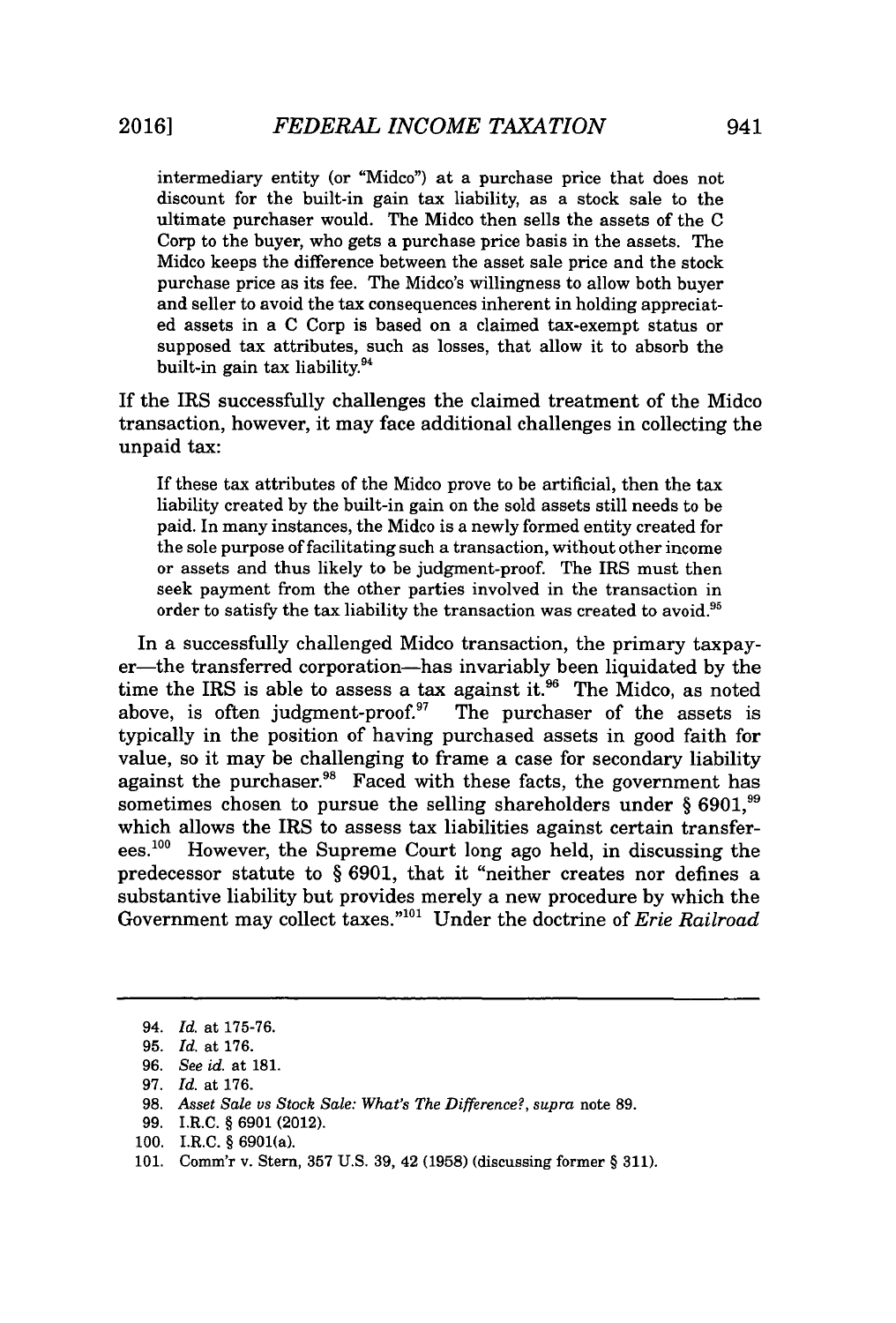*Co. v. Tompkins, <sup>1</sup> <sup>0</sup> <sup>2</sup>*"the existence and extent of liability should be determined by state law."<sup>103</sup> Thus, to impose the unpaid tax on one of the other parties to the Midco transaction, the IRS must first establish that party's liability under state law doctrines of transferee liability, much as any ordinary creditor would in pursuing the transferee of a debtor's assets.<sup>104</sup> Only then, if that party is a transferee for purposes of  $\S$  6901, may the IRS pursue it as liable for the unpaid tax.<sup>105</sup>

### *B. 'Too Tax Court Cases*

Two **2015** cases decided in the Tax Court, but appealable to the Eleventh Circuit, addressed the issue of transferee liability in Midco transactions. In *Shockley v. Commissioner,106* the Tax Court applied the Wisconsin Uniform Fraudulent Transfer Act  $(WIUFTA)^{107}$  in determining that the shareholders of a corporation sold through a Midco transaction were liable for the Midco's unpaid tax.<sup>108</sup> In *Alterman v. Commissioner*,<sup>109</sup> however, the Tax Court found numerous "evidentiary holes" in the IRS's contention that, under the Florida Uniform Fraudulent Transfer Act (FUFTA),<sup>110</sup> the selling shareholders of a corporation were liable.<sup>111</sup> Although both statutes adopt (with some modifications) the Uniform Fraudulent Transfer Act, these two cases show how that law can yield very different results in the context of Midco transactions, depending in large part on what evidence the IRS has of intent or bad faith.

*In Shockley,* the petitioners, now residents of Florida, were former shareholders of a closely held corporation that owned television and radio stations in Wisconsin. When the petitioners decided to sell the company, they engaged a media broker to help facilitate a stock sale. **A** particular challenge in the transaction was that purchasers were most likely expected to want either the corporation's television or radio assets, but not both. Because of the petitioners' desire for a stock sale and any potential purchaser's desire for a piecemeal asset sale, a Midco transaction was particularly appealing. Eventually, with the help of their broker, the petitioners negotiated a set of three agreements,

- **108. 2015 U.S.** Tax Ct. LEXIS **26,** at **\*55.**
- **109. 2015** Tax Ct. Memo LEXIS **239** (Dec. **1, 2015).**
- **110. FLA. STAT. ANN. §§ 726.101** to .201 (West 2014).
- **111. 2015** Tax Ct. Memo LEXIS **239,** at **\*84-85.**

<sup>102. 304</sup> **U.S.** 64 **(1938).**

**<sup>103.</sup>** *Stern,* **357 U.S.** *at* 45.

<sup>104.</sup> *See Diebold,* **736 F.3d** *at* 184.

**<sup>105.</sup>** *See id. at* **183-84.**

**<sup>106. 2015</sup> U.S.** Tax Ct. LEXIS **26** (June 22, **2015).**

**<sup>107.</sup>** Wis. **STAT. ANN. §§** 242.01 to **.11** (West **2015).**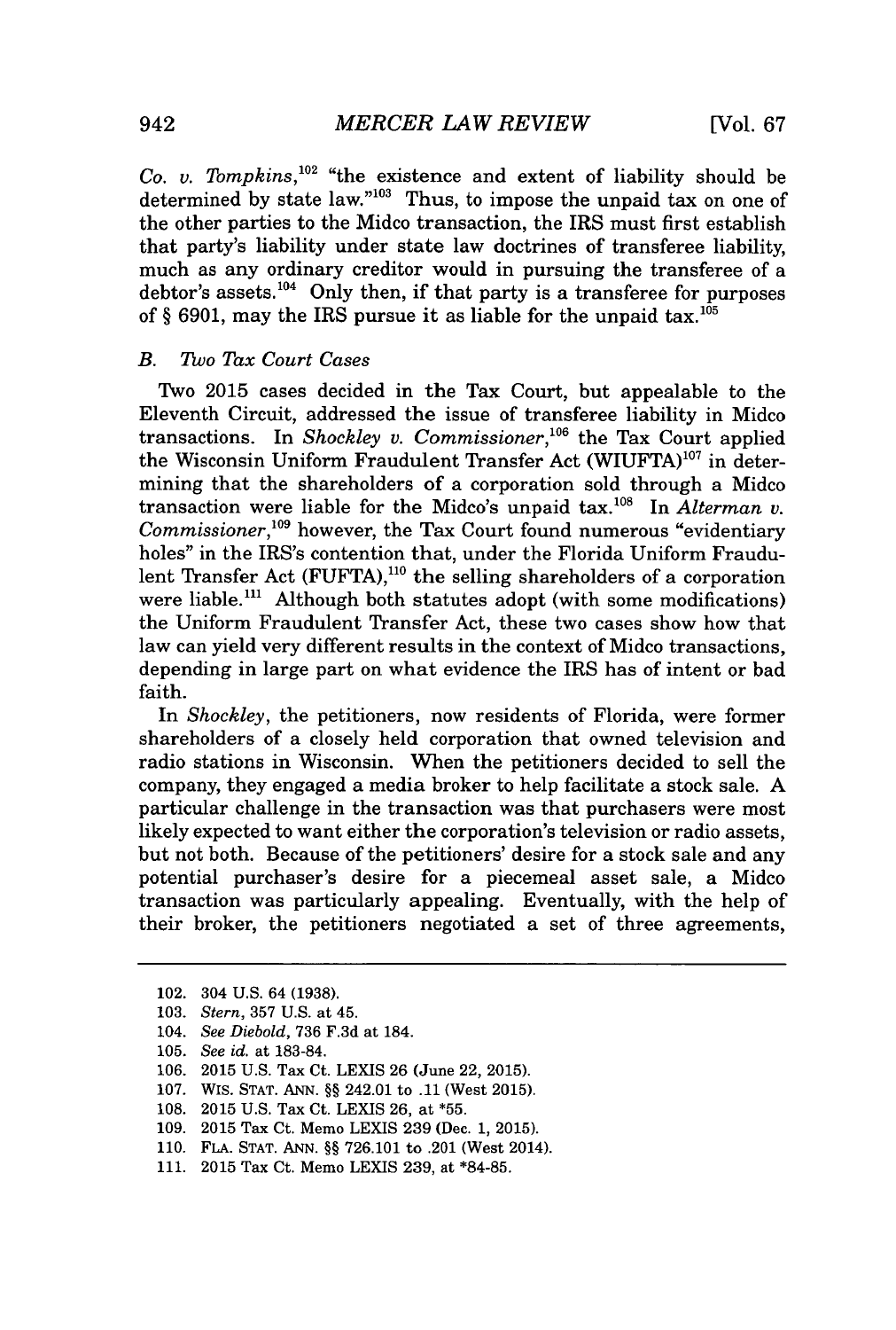pursuant to which they agreed (through a complicated series of steps, the details of which are not relevant to this discussion) to sell their shares in the company to an intermediary corporation formed specifically for that purpose, which would then sell the assets to two other companies.112

The petitioners in *Shockley* had been notified at the outset that these transactions are sometimes challenged **by** the IRS. They were even sent copies of IRS Notice **2001-16,** 2001-1 CB **730,113** which first identified Midco transactions as among those "listed transactions" the IRS can challenge legally.<sup>114</sup> Further, the petitioners had "[I]eading up to and throughout the closing, **. . .** engaged experienced professionals and attorneys to handle complicated areas of the transactions including **...** taxation."<sup>115</sup>

In the Tax Court, the IRS sought to disregard the form of the transaction and characterize it as an asset sale and further sought to collect unpaid taxes (including penalties and interest) from the former shareholders.<sup>116</sup> Despite the petitioners' argument that the substanceover-form doctrine was inapplicable under WIUFTA, the Tax Court, relying on a recent United States Court of Appeals for the Seventh Circuit opinion, held that "state fraudulent-transfer law is itself flexible and looks to equitable principles like 'substance over form,' just like the federal tax doctrines.<sup>"117</sup> Further relying on the Seventh Circuit's interpretation of **WIUFTA,** the Tax Court noted that "subjective intent and good faith play no role in the application of WIUFTA's constructive fraud provisions."<sup>118</sup> Thus, the Tax Court held the substance-over-form principle applied to the transaction.<sup>119</sup>

Having set out that principle as its guide, the Tax Court had little trouble determining that the complex structure of the series of transactions involving entities created for no other purpose than tax avoidance was "a prime example of how a transaction can be structured so that its form might meet the letter of the law, but it nevertheless is being used in a manner incongruous with the intent of that  $law.^{120}$  The court concluded, "The Midco transaction is therefore disregarded," and

*<sup>112.</sup> Shockley,* **2015 U.S.** Tax Ct. LEXIS **26,** at **\*3,** \*4, **\*7-8.** One of the companies was formed **by** the Shockleys themselves to facilitate the transaction. *Id. at* **\*3.**

**<sup>113.</sup>** I.R.B. Notice **2001-16,** 2001-1 **C.B.730.**

<sup>114.</sup> *Shockley,* **2015 U.S.** Tax Ct. **LEXIS 26,** at **\*9,** \*14.

**<sup>115.</sup>** *Id.* at \*21.

**<sup>116.</sup>** *Id.* at **\*28.**

**<sup>117.</sup>** *Id.* at **\*33** (quoting Feldman v. Comm'r, **779 F.3d** 448, 459 (7th Cir. **2015)).**

**<sup>118.</sup>** *Id.* at \*34.

**<sup>119.</sup>** *Id.* at **\*35.**

<sup>120.</sup> *Id.* at \*40.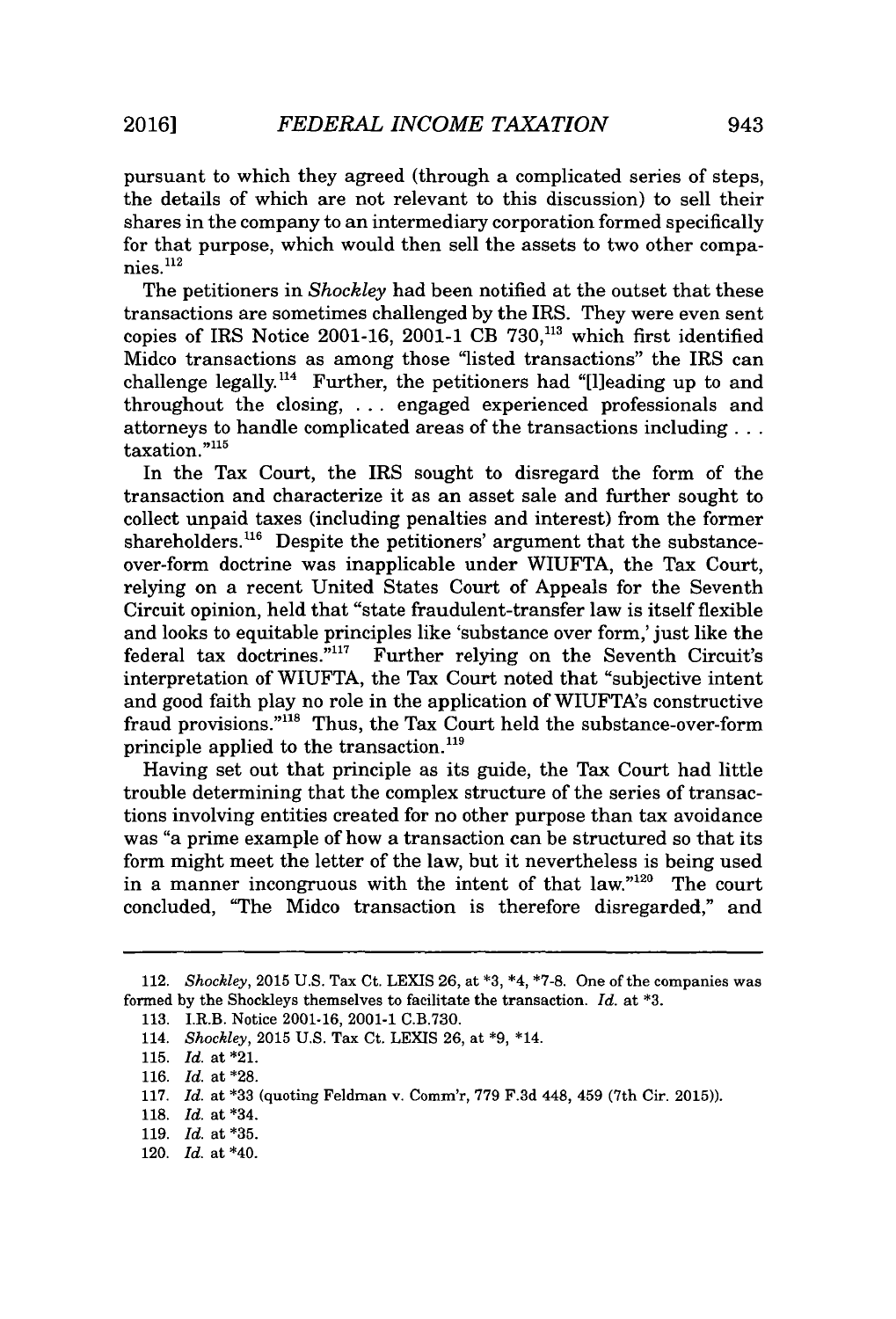recharacterized the transaction as an asset sale with subsequent distribution in de facto liquidation of the corporation.<sup>121</sup> Under this recharacterization, WIUFTA would clearly apply, and the IRS was permitted to assert the corporate-level tax liability against the former  $shareholders.<sup>122</sup>$ 

**A** strikingly different conclusion was reached in *Alterman,* a consolidated set of cases involving another Midco transaction. In this case, the corporation operated a trucking business. After the death of its founder, his heirs decided to wind up the business. Over the course of **2003,** the corporation sold off its business assets. Instead of liquidating the entity, however, the shareholders sold its stock to MidCoast, which represented itself as being engaged in the credit-card receivables business. According to MidCoast, it wanted to acquire the corporate shell because the nature of its business would permit it to defer the tax liability associated with the **2003** asset sales and obtain a refund of the estimated **2003** taxes that had been paid **by** the corporation. The shareholders, who were represented **by** experienced counsel, conducted thorough due diligence on the acquirer and obtained extensive contractual undertakings that the acquirer would cause the corporation to pay its tax liabilities and remain in existence as an operating business entity for at least four years. On these terms, the shareholders sold their stock to MidCoast. Unbeknownst to the sellers, MidCoast had no intention of using the corporation for any business purpose and promptly resold the stock to another entity, which transferred the corporation's remaining cash assets to an offshore bank account and made no provision for payment of the tax liability from the **2003** asset sales. MidCoast was subsequently sued for fraud **by** the selling shareholders, and a number of MidCoast principals were federally indicted.<sup>123</sup>

The IRS asserted transferee liability under *§* **6901** against the sellers. As discussed above, *§* **6901** requires the IRS to demonstrate the transferee would be liable to a creditor of the transferor under the fraudulent conveyance or similar law of the applicable state (in this case, Florida). In attempting to make this showing, the IRS argued that the court should recast the transactions in accordance with federal substance-over-form principles prior to making the state law determination of whether transferee liability existed.<sup>124</sup> The Tax Court summarily refused to do this, deeming it "well established that the Commissioner cannot recast transactions under Federal law and then

<sup>121.</sup> *Id. at* \*43.

<sup>122.</sup> *Id. at* **\*51.**

**<sup>123.</sup>** *Alterman,* **2015** Tax Ct. Memo LEXIS **239,** at \*4, **\*6-7, \*8, \*11, \*18, \*27, \*33.**

<sup>124.</sup> *Id. at \*48.*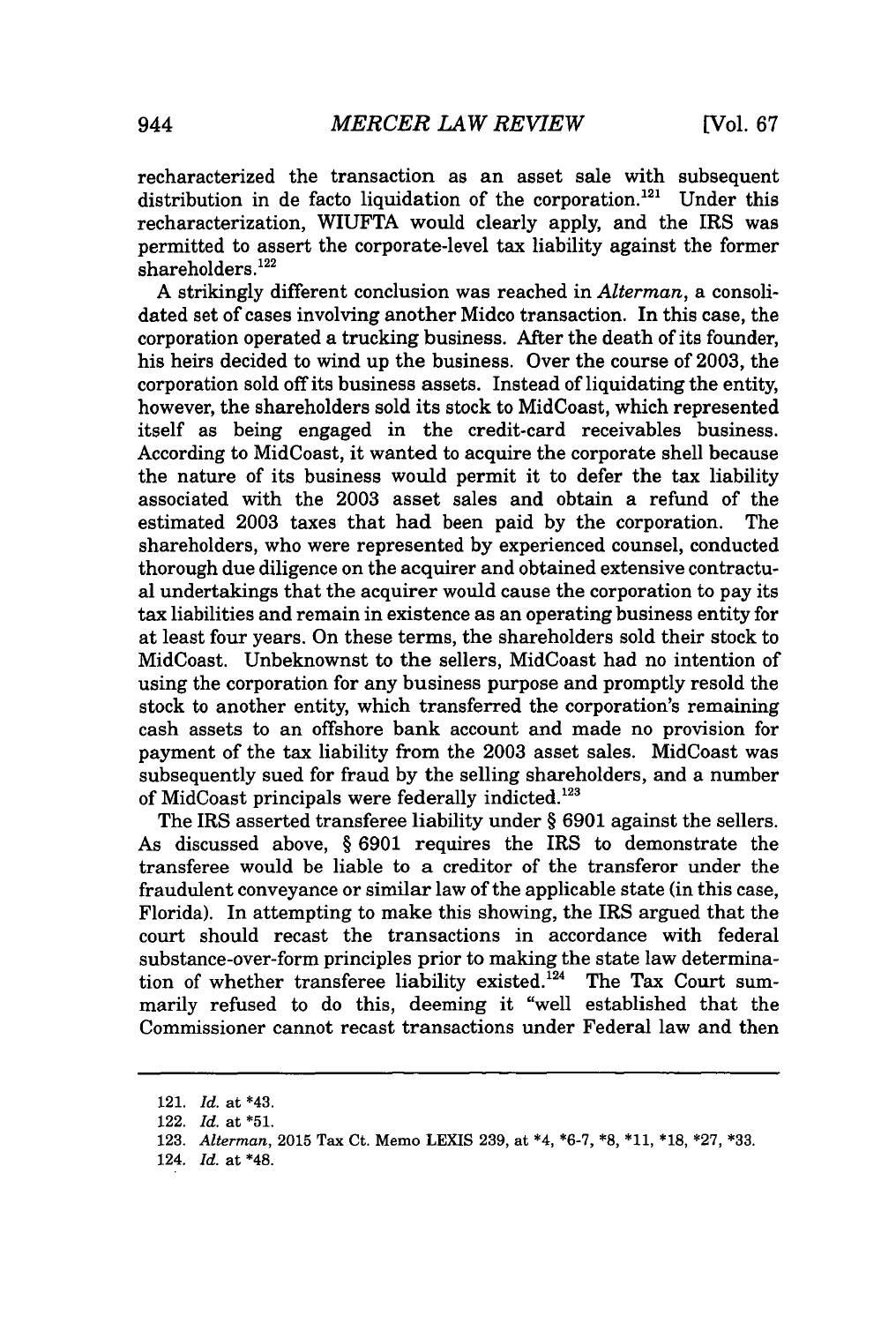apply state law to the transactions as recast." $125$  The court further determined the form of the transaction would be respected under Florida fraudulent conveyance law because the sellers lacked actual or constructive knowledge of the intended fraud, exercised due diligence, and reasonably believed MidCoast would honor its contractual agreements to discharge the tax liabilities of the corporation.<sup>126</sup> The court noted that sellers of a corporation have only limited responsibilities in getting assurances from the buyer that any subsequent tax liabilities will be satisfied.<sup>127</sup> The Tax Court went on to dismiss a number of theories that might have established transferee liability under Florida law.1<sup>28</sup>

At first glance, *Shockley* and *Alterman* seem hard to reconcile. In the first case, the Tax Court allowed the IRS to recast the facts of the transaction using federal tax law principles to establish the state law requirements for transferee liability. **By** contrast, the *Alterman* court held the IRS to the actual form of the transaction for conducting the state law analysis even if that form could be recharacterized for federal tax purposes. The likely resolution of this apparent inconsistency is that the recast permitted in *Shockley,* though made **by** applying federal tax principles, was (at least in the court's judgment) required **by** Wisconsin state law. That is to say, the Tax Court (relying on an Seventh Circuit precedent) concluded Wisconsin law calls for substance-over-form principles similar to those of federal tax law to be applied to determine when transferee liability exists. In *Alterman,* on the other hand, the court interpreted Florida law to permit a recast only where the transferee had actual or constructive knowledge of the entire scheme. Since the court found this requirement was not met in *Alterman,* the IRS was held to the form of the transaction and was subsequently unable to establish transferee liability.

**125.** *Id.* at \*44-45. **126.** *Id.* at \*49, **\*51, \*52, \*60. 127.** *Id.* at **\*57-58. 128.** *Id.* at \*47.